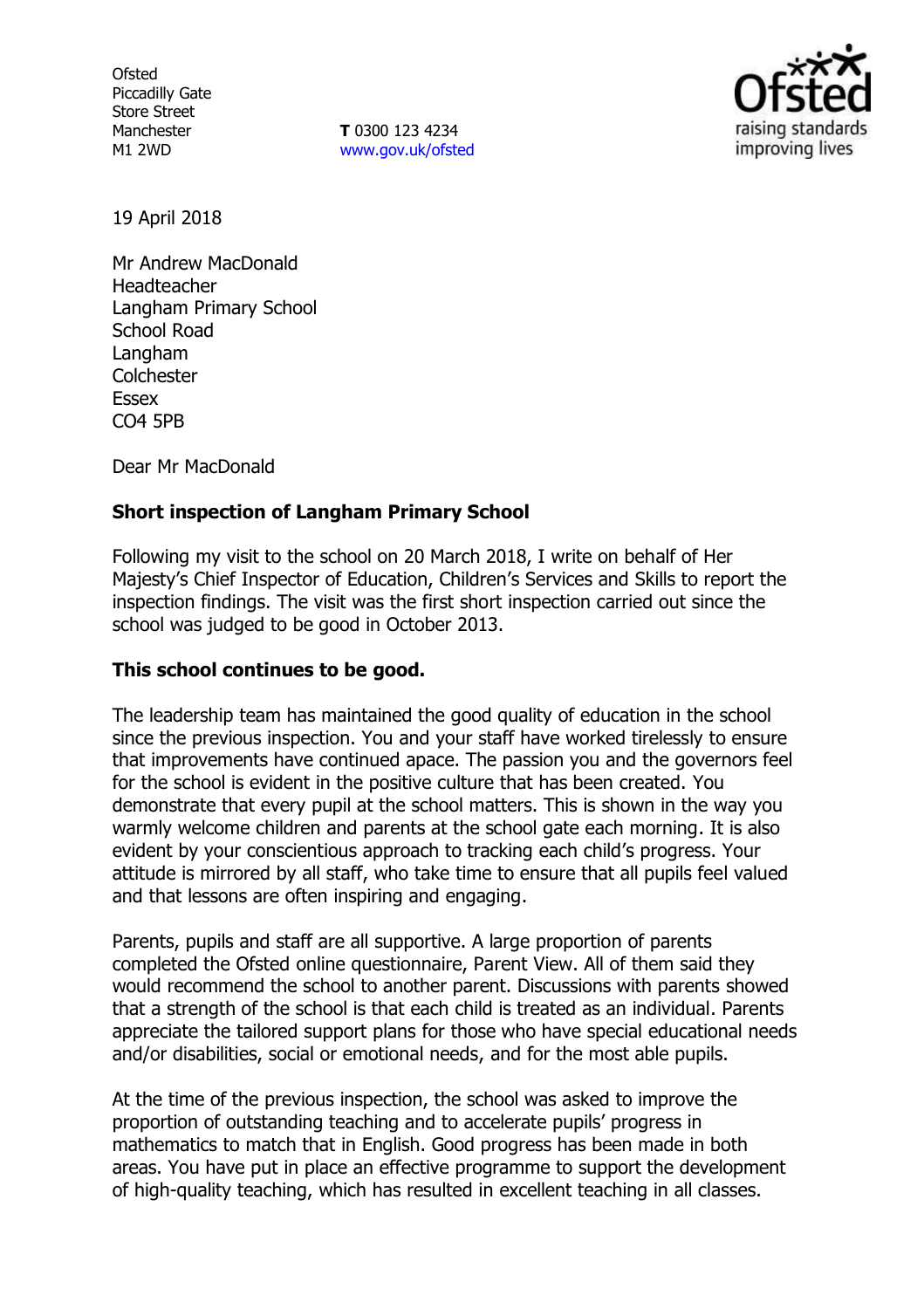

Progress in mathematics has improved each year for the past three years. It is still not as strong as that in English, but progress in reading and writing is high.

Subject coordinators play a vital role in school life, with English and mathematics coordinators central to the success of the school. School improvement plans for reading, writing and mathematics show high expectations, a determination to continue improving and clearly measurable targets for outcomes.

Pupils make good progress in key stage 2. The standards they achieve by the end of Year 6 are above those achieved nationally in reading and writing and in line for mathematics. Progress in mathematics is improving, but there is still more work to be done before it is securely above the national average.

The proportion of pupils reaching the expected standard in reading and mathematics was close to the national average in key stage 1, with the proportion reaching greater depth above the national average in both areas. Similarly, the proportion of Year 1 pupils meeting the expected standard in the phonics screening check was close to the national average.

Children get a good start to school life in the Reception class. A well-organised classroom with stimulating activities encourages children to learn effectively. This is supported by an effective partnership with parents. The proportion of children who achieve a good level of development by the end of their first year is above the national average.

The curriculum is broad and balanced, and a range of opportunities are provided to extend pupils' learning. This is evidenced by the quality of robotics programming achieved by older pupils and, because a member of staff is a qualified coach, the excellent gymnastics standards achieved.

### **Safeguarding is effective.**

You have ensured that there is a strong culture of safeguarding within the school. All staff have received and read the latest Department for Education guidance. Any concern about the safety of pupils is taken seriously and followed up quickly. Pupils say that there is always someone who will talk to them if they are worried. Governors are well trained and have a good understanding of their responsibilities. They make sure that all appointments follow the correct procedures. A safeguarding governor visits the school regularly. All parents who completed Parent View felt that their child was safe and happy at school.

Discussions with pupils show that they have a good understanding of equality and the different types of bullying. They look after each other in the playground and have a system of 'buddies' which pairs older children with the very youngest. Pupils know how to be safe online and have a good understanding of cyber bullying and what to do if it ever happens.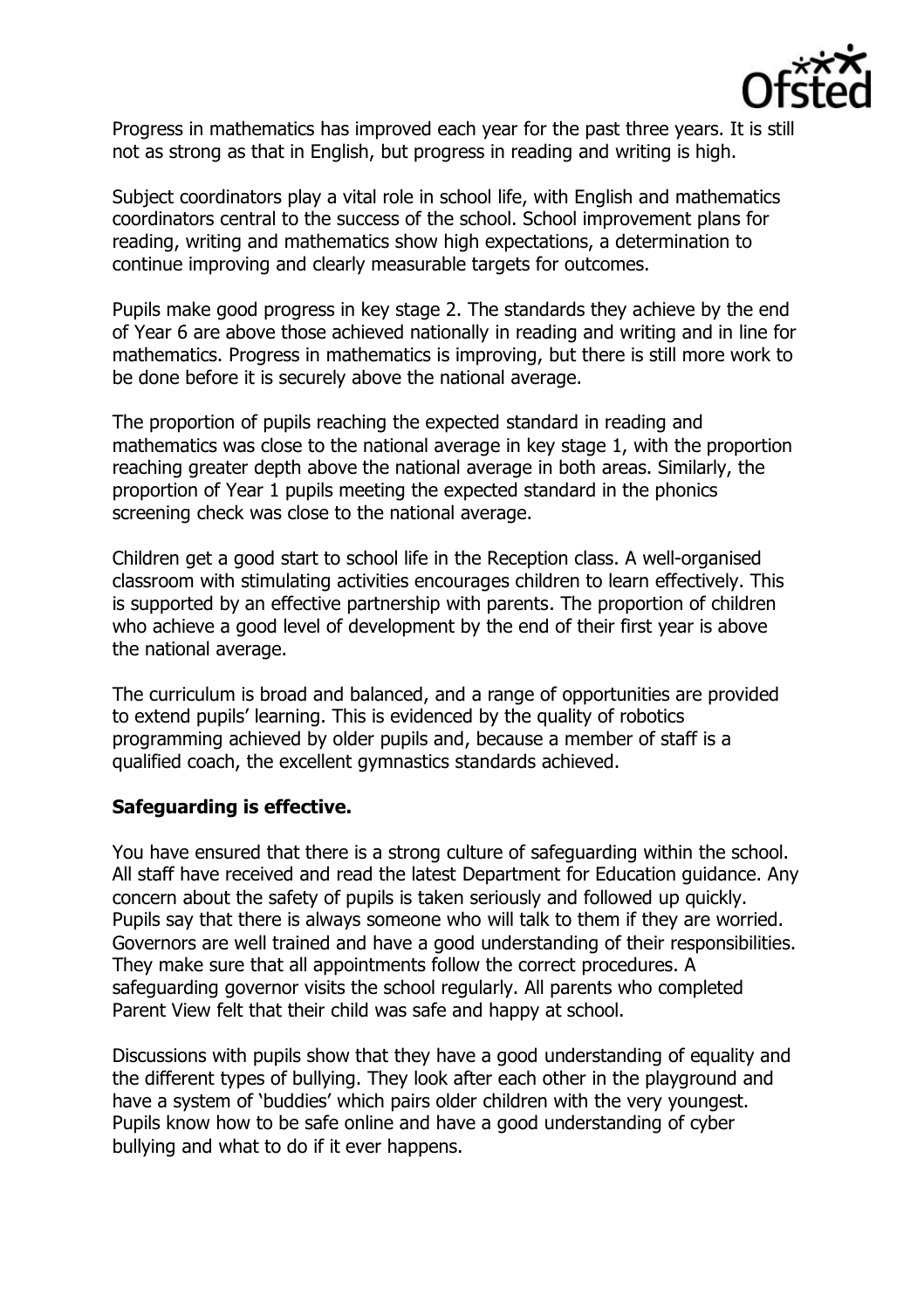

# **Inspection findings**

- During the inspection I looked at the progress pupils make in mathematics during key stage 2, the quality of support provided for disadvantaged pupils, the progress made since the previous inspection and the standard of spelling within school.
- **Progress in mathematics across the school is strong and improving.** Mathematics is taught well and there is a clear plan to raise standards further. The school has developed a range of improvement strategies based on accurate self-evaluation, including detailed analysis of pupils' performance in the Year 6 national tests. These include supporting younger pupils to make more rapid progress at key stage 2, providing more opportunities for pupils to improve their calculation and algebra skills, and developing mathematics enrichment activities across the school. These are all having a positive effect. Mathematics teaching across the school is characterised by high expectations, good questioning of pupils and appropriate intervention to support pupils who need extra help. Worksheets are sometimes used too frequently, reducing the opportunities for pupils to think deeply. At times, tasks are not best matched to the ability level of pupils.
- The progress of disadvantaged pupils is excellent because good use is made of the pupil premium funding provided by the government. This money is used to provide additional one-to-one teaching by class teachers and provide additional support through extra groups taught outside the normal school day. The school is particularly effective at personalising additional support for each pupil. The impact of these actions means that, in the majority of cases, disadvantaged pupils' progress matches or exceeds that of others within the class.
- **Progress since the previous inspection has been good. Standards in reading,** writing and mathematics have all improved. In 2017, progress in reading by the end of key stage 2 was in the top 10% nationally and progress in writing was in the top 20%. Progress in mathematics still lags behind this exceptionally high level, but pupils' outcomes have improved in this area each year. The quality of teaching across the school has improved and is consistently good. An effective staff development programme supports the professional development of teachers and non-teaching staff. One example of this is the three-day training programme that the English subject leader attended, which resulted in planned improvements to the school's spelling programme.
- The school's high-quality self-evaluation identified that pupils in Year 6 are achieving higher in grammar and punctuation compared to spelling. As a result, the school took decisive action to raise the profile of spelling and to prioritise it in the school improvement plan.
- Strong leadership has ensured that the curriculum has been improved, pupils are given more opportunities to practise their spellings, teachers more frequently challenge spellings when marking pupils' books and 'word workshops' have been developed in all classes so that pupils think about spellings in a wide variety of contexts. All of these actions are having a positive impact on the current standard of spelling across the school.